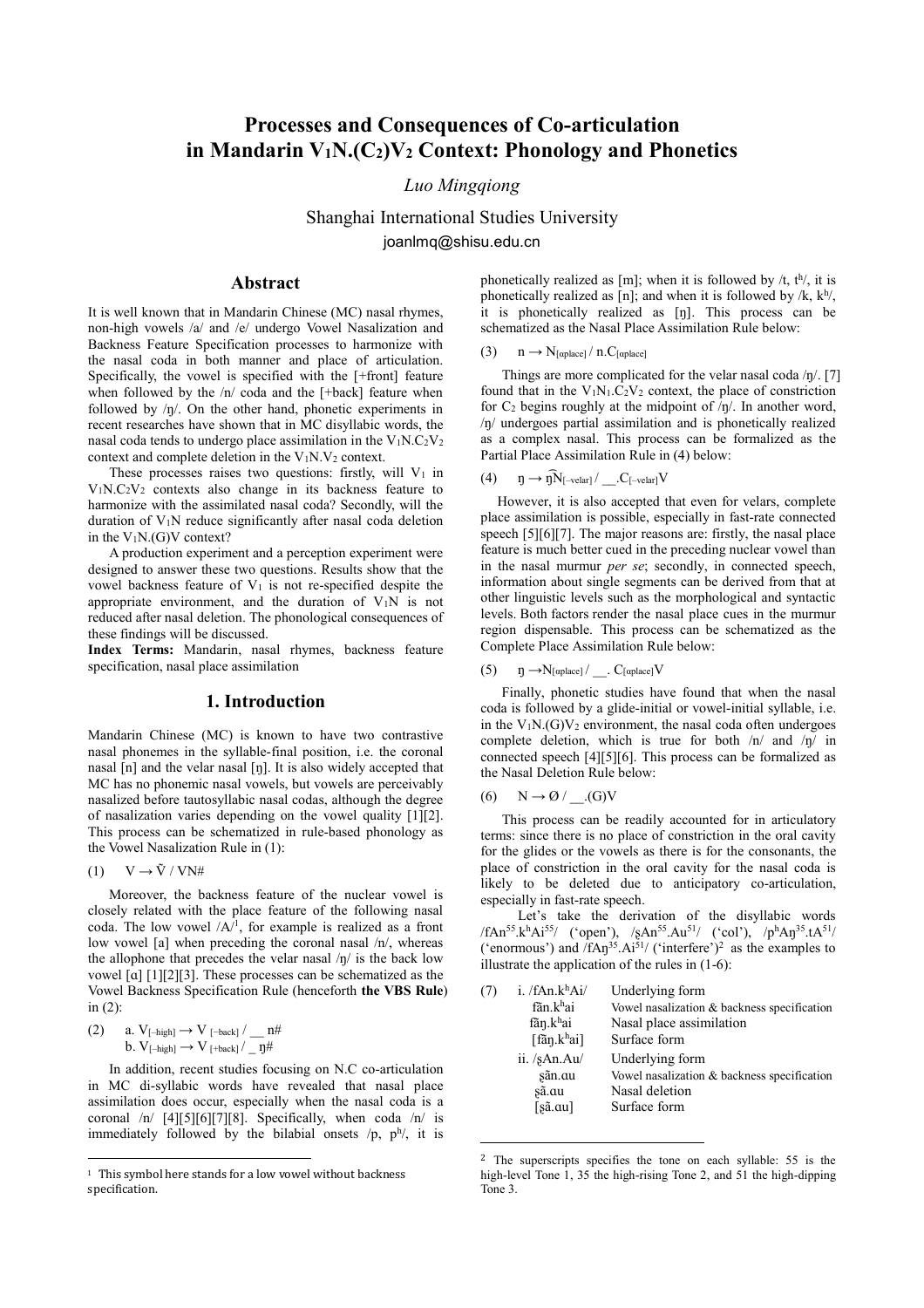| iii. $/p^h$ An.tA/            | Underlying form                             |
|-------------------------------|---------------------------------------------|
| p <sup>h</sup> ãŋ.tA          | Vowel nasalization & backness specification |
| a. $p^h$ ann.tA               | Partial place assimilation                  |
| $b. ph$ ãn.tA                 | Complete place assimilation                 |
| $[p^h\tilde{a}n\tilde{n}.tA]$ | Surface form $(a)$                          |
| $[p^h$ an.tA]                 | Surface form (b)                            |
| iv. $/fAn.Ai/$                | Underlying form                             |
| fãn.ai                        | Vowel nasalization & backness specification |
| fã.ai                         | Nasal deletion                              |
| [fã.ai]                       | Surface form                                |
|                               |                                             |

 The rules and processes listed in (7) are well documented for MC. However, notice that the surface forms of the nasal rhymes of the initial syllables in (7i) and (7iiib) provide the appropriate environments for the VBS Rule to re-apply. Specifically, the surface form  $[\tilde{a}\eta]$  in (7i) could change into  $[\tilde{a}\eta]$ by the VBS Rule, and that of [ɑ̃n] in (7iiib) could change into [ãn] for the same reason. The question is: does the VBS Rule re-apply (Question 1)?

 Moreover, studies [4][5][6][7] show that MC nasal codas in the  $V_1N.V_2$  context are indeed deleted in phonetic realization. Since it is recognized that the nasal coda is moraic in MC syllables, we must also ask whether the deletion of the nasal coda results in a reduction of syllable weight in the V1N.V2 context (Question 2).

 The rest of the paper is arranged as follows: Section 2 reports two phonetic experiments that are used to address Questions 1 and 2 mentioned above; Section 3 discusses the phonological consequences implied by the experiment results; and Section 4 is the conclusion.

# **2. Two Phonetic Experiments**

Two phonetic experiments were implemented in this section: firstly, a production experiment that is used to examine the acoustic changes happening to  $V_1$  in the  $V_1N.C_2V_2$  context and the durational changes of the nasal rhymes in the  $V_1N.V_2$ context; secondly, a perception experiment used to examine the perceptual consequence of the acoustic changes in V1.

It is noteworthy that we focus on the non-high vowels  $/a$ ,  $e$ / because only these two vowels in MC are subject to the VBS Rule, whereas the other three high vowels, i.e. /i, u, y/, are not.

### **2.1 Experiment 1: Production**

 $\overline{\phantom{a}}$ 

A corpus of 96 disyllabic words was constructed for the  $V_1N.C_2V_2$  sequence and 16 ones for the  $V_1N.V_2$  sequence. Specifically,  $V_1$  is either /a/ or /e/, and the nasal coda was either /n/ or /ŋ/. Thus, we have four underlying nasal rhymes, i.e. /an, aŋ, en, eŋ/. Each rhyme can pattern with four tones, so altogether we have 16 different combinations of  $V_1N$  plus tone.

 The onsets of the initial syllable were restricted to the same consonant for all the  $16$  V<sub>1</sub>N rhymes, which was not aspirated so as to avoid affecting the duration of the following vowel.

The onset of the second syllable  $C_2$  comes from six major consonantal groups categorized according to the place of articulation, namely, the bilabial /p,  $p^h$ , m/, the alveolar /t, t<sup>h</sup>, n, l/, the velar /k, k<sup>h</sup>, x/, the dental /ts, ts<sup>h</sup>, s/, the retroflex /ts, tsh,  $\S$ , r/ and the palatals /t $\varepsilon$ , t $\varepsilon$ <sup>h</sup>,  $\varepsilon$ /. The obstruent, either aspirated or unaspirated, was chosen from each group. In addition, the second syllable neither had a nasal rhyme nor carried a zero tone.

Ten female students<sup>3</sup> in college were invited to record for this experiment. All the subjects spoke a northern Mandarin dialect as their first native language. Each of them was asked to read the disyllabic words five times in normal speed, with a three-minute interval between every two readings.

 The recordings were made with a DR-05 Tascam linear PCM recorder in an audio-visual classroom with sound attenuation facilities on campus. The recordings were analyzed with Praat  $6.1.09$  [14] on the computer.

The first three formants of V<sub>1</sub> (henceforth VF1, VF2 and **VF3**) were used as the phonetic correlates for the quality of  $V_1$ , the second formant in the vowel-nasal transition area (henceforth **VNTRF2**) the phonetic correlate for the place of articulation of the nasal coda [9][10][11][12], and the duration of  $V_1$ N the phonetic correlate for syllabic weight [13].

 The segmentation of the nuclear vowel was made mainly by visual inspection of the waveform and the formant tracking in the spectrogram, supplemented by audio verification. The midpart of the vowel, which includes the duration between the point at around 15ms from the vocalic onset and that at around 25ms from the vowel-nasal boundary, was measured for the first three formants. Vowel-nasal transition refers to the part of the vowel within 15 ms from the vowel-nasal boundary.

 The annotation was done manually in textgrid with Praat and the measurement of the formants and duration was done using FormantPro [15]. The sampling rate was set at 44100, the formant frequency 5500Hz and the formant number 5.

 Raw data on VF1, VF2, VF3, VNTRF2 and the rhyme duration were collected by averaging across all the subjects participating in Experiment I. The raw data were normalized into Z-score before the statistics were done with the lme4 package in R  $[16]$ . The formula was set with  $C_2$  as the independent variable and with VF1, VF2, VF3, VNTRF2 and rhyme duration as the dependent variables, respectively. Subject was set as the random effect. The /n.T/ sequence was set as the baseline of comparison in VF1, VF2, VF3 and VNTRF2 for the nasal rhymes closed with the /n/ coda, the  $/n.C<sub>2</sub>$  sequence the baseline of comparison between nasal rhymes closed with coda /n/ and those with coda /ŋ/, and the  $/n.V_2/$  and  $/p.V_2/$  sequences the baseline of comparison in rhyme duration for the nasal rhymes closed with /n/ and of those closed with /ŋ/, respectively.

#### **2.1.1 Results for vowel /a/**

 $\overline{\phantom{a}}$ 

The results of the comparison of vowel /a/ in different contexts are presented in Table 1 below, taking Tone 1 as the example. The results of comparison between [ɑ]**ŋ**.C2V<sup>2</sup> and [ɑ]**ŋ**.KV<sup>2</sup> contexts and those in the VF1 and VF3 correlates are not included because few significant differences were found.

Table 1: T values for comparisons of vowel /a/ with T1:

|    | VF <sub>2</sub><br><b>VNTRF2</b> |               | <b>RDUR</b>          |           |          |               |
|----|----------------------------------|---------------|----------------------|-----------|----------|---------------|
|    | n.C2                             |               | n.C2~<br>$\eta$ .C2~ |           | n.C2~    |               |
|    | $\neg$ n.T                       | n.C2~<br>n.C2 | n.T                  | n.C2      | n.V2     | n.C2~<br>n.V2 |
| р  | $-2.801$                         | $-16.32$      | $-3.105$             | $-8.871$  | $-1.983$ | 0.683         |
| t  |                                  | $-17.76$      |                      | $-22.03$  | 0.391    | $-0.038$      |
| k  | $-2.909$                         | $-18.519$     | $-4.987$             | $-11.925$ | $-1.955$ | $-3.581$      |
| ts | $-0.9$                           | $-16.182$     | 0.811                | $-17.89$  | $-3.63$  | $-4.886$      |
| ts | 0.692                            | $-19.31$      | 3.595                | $-15.3$   | $-2.199$ | $-4.105$      |
| tc | 0.978                            | $-19.064$     | 4.724                | $-21.62$  | $-0.803$ | $-0.933$      |
| Ø  | 0.914                            | $-17.613$     |                      |           |          |               |

significant impact on many aspects of the phonetic realization of nasal and nasalized segments due to anatomical differences in the nasopharyngeal tract between male and female speakers [10].

<sup>3</sup> Previous research has confirmed that gender differences have a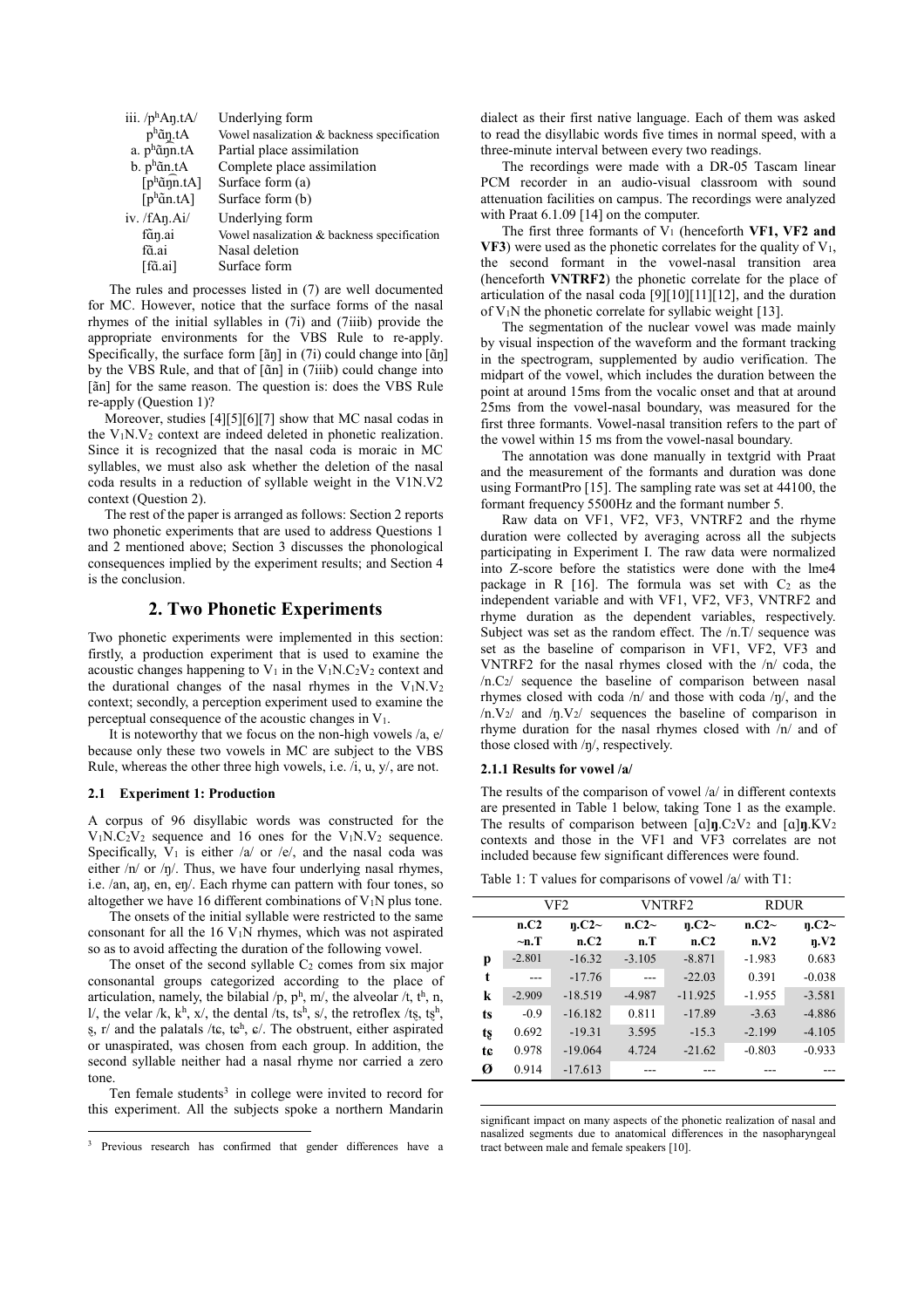(Note: T values highlighted with the grey shade indicate statistically significant differences. The  $(\sim)$  sign indicates the comparison between a pair of rhymes with the rhyme before the  $(\sim)$  sign being the target and that after, the baseline. The minus sign (-) indicates that the value of the target is lower than that of the baseline. This note is applicable to vowel /e/.)

First, in the  $[an.C<sub>2</sub>V<sub>2</sub>]$  context, VF1 and VF3 are not significantly different for all C2s, but VF2 is significantly lower when C<sub>2</sub> is  $/p/(p<0.01)$  and  $/k/(p<0.005)$  as compared with the baseline where C2 is /t/, but not when it is followed by other onsets, including the zero onset. This result suggests that vowel backness of /a/ may be affected in the  $/V_1n.PV_2/$  and  $/V_1n.KV_2$  sequences.

 In the [ɑ**ŋ**.C2V2] sequence, however, none of the first three vowel formants varies significantly with different C2s. This result implies that the vowel quality of [ɑ] is unaffected in either  $V_{1}n.C_{2}V_{2}$  or  $V_{1}n.V_{2}$  contexts.

Secondly, in the  $/an.C_2V_2/$  context, VNTRF2 is significantly different for all C<sub>2S</sub> except /ts/ as compared with the baseline. In the [ɑ**ŋ**.C2V2] context, however, VNTRF2 does not vary significantly with different C2s. These results support previous research findings that the nasal coda /n/ undergoes complete place assimilation in the V1N.C2V2 context (Rule (4)), whereas coda  $/\eta$  is only partially assimilated (Rule (5)).

 Thirdly, comparisons between [an] and [ɑŋ] followed by the same C<sup>2</sup> shows that the vowels are significantly different in VF2 (*p<0.001*). This result may suggest that the categorical distinction in the backness feature of /a/ in [an] and [ɑŋ] remains despite the nasal coda variations in different contexts. It is worth noting that VNTRF2 of /a/ is significantly different in  $\lceil$ an].KV<sub>2</sub> sequence as compared to that in  $\lceil$ an].KV<sub>2</sub> sequence, which suggests that the place of constriction for the assimilated /n/ coda is very different from canonical /ŋ/.

 Fourthly, the results of comparison in VNTRF2 and in the first three formants are similar across the four phonemic tones in MC. This result is expected because tone is recognized as having little effect on vowel quality.

Finally, the duration of [an] and [an] in  $V_1N.V_2$  sequence are in many cases significantly longer than that in  $V_1N.C_2V_2$ sequence. This result suggests that nasal coda deletion in  $V_1$ N. $V_2$  sequence does not result in a reduction of the nasal rhyme. Instead, the nasalized vowel lengthens to fill in the time slot of the deleted nasal coda.

#### **2.1.2 Results for vowel /e/**

The results of the comparison of vowel /e/ in different contexts that show significant differences are presented in Table 2 below, taking Tone 1 as the example.

|    | VF2      |             | <b>VNTRF2</b> |           | <b>RDUR</b> |       |
|----|----------|-------------|---------------|-----------|-------------|-------|
|    | n.C2~    | $\eta$ .C2~ | n.C2~         | n.C2~     | n.C2~       | n.C2~ |
|    | n.T      | n.C2        | n.T           | n.C2      | n.V2        | n.V2  |
| p  | $-3.864$ | $-13.139$   | $-4.207$      | $-8.893$  | 1.563       | 0.098 |
| t  |          | $-21.49$    |               | $-14.856$ | $-1.901$    | 0.166 |
| k  | $-9.455$ | $-7.729$    | $-9.366$      | $-4.482$  | 2.565       | 0.567 |
| ts | $-0.759$ | $-18.467$   | $-0.206$      | $-16.166$ | $-1.829$    | 1.157 |
| ts | $-0.92$  | $-19.163$   | 3.861         | $-18.11$  | 1.799       | 1.913 |
| te | 1.78     | $-22.089$   | 3.719         | $-22.05$  | 1.696       | 0.091 |
| Ø  | 2.674    | $-22.135$   |               |           |             |       |

Table 2: T values for comparisons of vowel /e/ with T1:

It can be seen that the results for vowel /e/ are very similar to those for /a/. Firstly, VF2 of /e/ in [en] is significantly different when C<sub>2</sub> is  $\overline{P}$ , K $\overline{P}$  ( $p < 0.001$ ) or the zero onset  $(p < 0.01)$  as compared with the baseline when  $C_2$  is  $/T$ . Secondly, VNTRF2 of /e/ is significantly different in [e**n**] preceding all C2s except for /ts/ as compared with the baseline. Thirdly, VF2 and VNTRF2 of /e/ in [e**n**] are significantly different from those in [ə**ŋ**] when followed by the same C2. Fourthly, rhyme duration of [en] and [ə**ŋ**] in the V1N.V<sup>2</sup> context is not significantly different from that in the  $V_1N.C_2V_2$ contexts, except in the /en.KV2/ context. Last but not the least, the results mentioned above are similar across the four tones in MC.

#### **2.1.3 Interim summary**

In general, the statistical results in Experiment I show that: firstly, the change of coda /n/ in the place of articulation has significant effects on the VF2 of vowels /a/ and /e/ in the  $V_1$ n.C<sub>2</sub>V<sub>2</sub> context, especially when C<sub>2</sub> is a bilabial or a velar; secondly, the weight of the initial syllable in the  $V_1N.V_2$ context remains constant despite the deletion of the nasal coda.

#### **2.2 Experiment 2: Perception**

### **2.2.1 Research questions**

A perception experiment is designed to examine whether the phonetic differences observed in Experiment 1 have phonological consequences. Specifically:

 $(8)$  a. Is  $V_1$  categorially different in backness in the V1**n**.C2V<sup>2</sup> sequence when /n/ is phonetically realized with different places of articulation; b. Is V<sup>1</sup> categorially different in backness in V1**n** as compared with that in V1**ŋ** when followed by the same  $C<sub>2</sub>$ .

#### **2.2.2 Experiment design**

An Identification Task (IT) and an Oddity Discrimination Task (ODT) were administered to examine the two research questions. The audio-stimuli used in both tasks came from the recordings made in Experiment 1. We randomly chose the recordings from two subjects participating in Experiment 1, which were made into two copies of stimuli sets for each task to be administered twice. The initial syllables (from the onset of V1 to the end of the nasal coda) of the disyllabic words were separated from the second and used as the audio stimuli in both tasks.

In both tasks, we focused on the perception of  $V_1$  in  $V_1$ n.PV<sub>2</sub> and V<sub>1</sub>n.KV<sub>2</sub> sequences because the VF2 of V<sub>1</sub> in these sequences showed significant differences from that in the other  $V_1n.C_2V_2$  sequences in Experiment 1. Thus, for each vowel, the target syllables included 11 minimal pairs of  $V_{1}n$ followed by different  $C_2$ s, including the zero initial (e.g.  $/n.P/\sim/n.T/\,$  /n.K $/\sim/n.O/\,$  In addition, seven minimal pairs of V1**n** and V1**ŋ** followed by the same C2s and the zero initial (e.g.  $/n.P/\sim/n.P/\prime$ ,  $/n.Q/\sim/n.Q/\prime$ ) were included because VF2 of V<sub>1</sub> in these pairs also showed significant differences in Experiment 1. So altogether there were 18 minimally contrastive pairs of target rhymes, tone being constant.

 For the IT, three types of trials were designed: (1) "different" trials that contained two minimal pairs contrasting in either C<sub>2</sub> or the nasal coda (e.g. /an.T/-/an.K/, /an.K/-/aŋ.K/. Each trial was identified twice, as /an/ or /aŋ/, respectively. 36 in all); (2) "catch" trials where two stimuli are the same syllable (e.g. /an.P/-/an.P/, /aŋ.K/-/aŋ.K/. Each trial was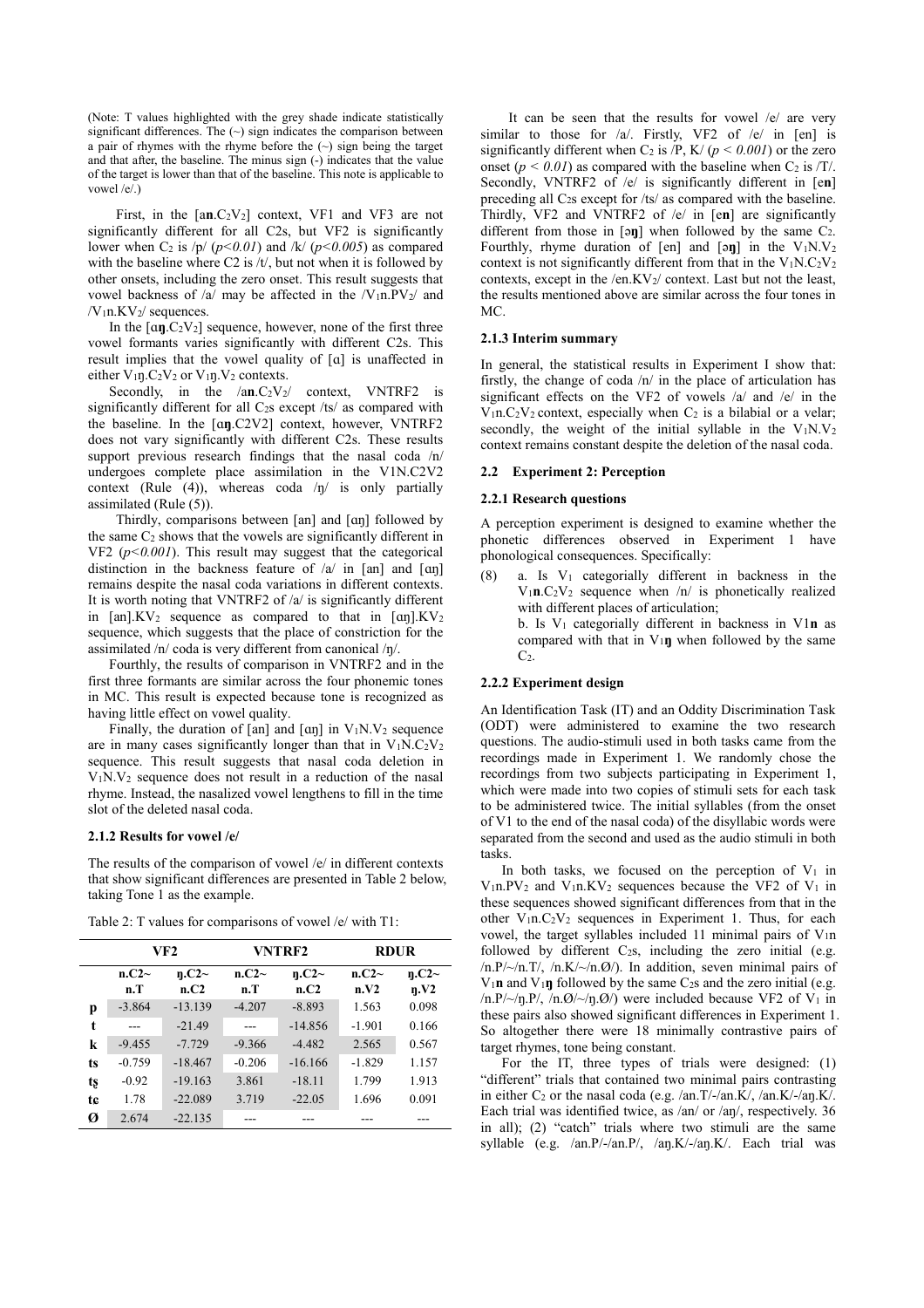identified twice, as /an/ or /aŋ/, respectively. 28 in all); (3) "distractor" trials, where the distinction involved a non-target contrast (e.g. /ta-tai/. 8 in all). Though it is recognized that tone does not affect vowel quality in MC, we kept tone constant for each trial so as to keep the rhymes of the stimuli minimally contrastive in the coda. So altogether 72 trials were constructed for this task.

 The inter-trial interval was set at 2.8s and the inter-stimulus interval was set at 1.3s, following [16]. The trials were randomized to minimize the ordering effect. Only the different and the catch trials were analyzed.

 Twenty native speakers of MC (with different Chinese dialectal background) participated in this experiment. They were all sophomore students in college when taking part in this experiment. None reported any hearing impairment, and none had participated in Experiment 1.

 The participants were randomly assigned a copy of the stimuli set and received an answer sheet which listed all the target rhymes that the participants were asked to identify. They were required to indicate the sound that they thought was the target rhyme by circling A, B, C or D, where A referred to the first stimulus in the trial, B the second, C both and D neither. The task was carried out in a regular classroom at Shanghai International Studies University (SISU) in China with each subject having an individual earphone headset. All the participants were paid a token fee to take the test twice, with a three-minute interval in between.

 The target syllables used in the ODT were the same as those in the IT. Also, three types of trials were designed: (1) "different" trials appearing in the form of AXB which contained an odd item (e.g. /an.P/-/an.P/-/an.T/, /an.K/-/aŋ.K/-/aŋ.K/. 36 in all); (2) "catch" trials where all the stimuli were the same (e.g. /an.P/-/an.P-/an.P/, /aŋ.K/-/aŋ.K/-/aŋ.K/. 14 in all); (3) "distractor" trials, where the distinction involved a non-target contrast (8 in all). Tone was kept constant for each trial. So altogether there were 58 trials in this task, each consisting of three monosyllabic words. Only the different and the catch trials were analyzed. The inter-trials interval was set at 2.8s, and the inter-stimuli interval was set at 1.3s.

 The participants in the ODT were the same as those in the IT. They were given an answer sheet and required to indicate the odd item in each trial by circling "A", "B", "C", referring to the first, second and third stimuli, and "D", if they heard no odd item. The experiment was carried out in the same classroom as that in the IT, but one week later. All the participants were paid to take the test twice, with a three-minute interval in between.

#### **2.2.3 Experiment Results**

The results for the IT are presented in Table 3 below, in which the percentage results were obtained by averaging the identified rhyme by the total number of trials containing that rhyme in both repetitions.

Table 3: Results for the IT:

|     | V1n.K        |           | $V1n.C2_{[non-K]}$ | V1n.C <sub>2</sub> |
|-----|--------------|-----------|--------------------|--------------------|
|     | an.K         | en.K      |                    |                    |
| V1n | 632 (98.75%) | 608 (95%) | 100%               | $0\%$              |
| V1n | 8 (1.25%)    | 32(5%)    | $0\%$              | 100%               |

 Results in Table 3 show that the initial rhymes of the  $V_{1}n.C_{2}V_{2}$  sequence were uniformly identified as  $V_{1}n$ ; whereas those of the V<sub>1</sub>n.C<sub>2</sub>V<sub>2</sub> sequence were all identified as V<sub>1</sub>n except for the  $V_1$ n.KV<sub>2</sub> sequence. Specifically, /an.K/ was identified as /an/ 8 times (8/640=1.25% in percentage) in total, and that of /en.K/ sequence was identified as /eŋ/ 32 times (32/640=5% in percentage) in total. We can conclude from these results that /a, e/ in the  $V_1n.C_2V_2$  sequence are still categorized as the non-back vowels by native MC speakers.

 The results for the ODT are presented in Table 4 below. The table only presents the discrimination for trials consisting of the V<sub>1</sub>n.KV<sub>2</sub> stimuli because they have different results of discrimination. That is, some of the  $V_1n.KV_2$  stimuli were considered to be the same as  $V_{1n}$ , whereas others as  $V_{1n}$ . Trials that consist of stimuli other than  $V_1n.KV_2$  have consistent discrimination results. The percentage difference (diff.) and similarity (same) was obtained by averaging the number of trials discriminated as different or same by the total trials that feature one specific contrast in the two repetitions of the task.

Table 4: Results for the ODT:

|       | $an.C2-an.K$ | an.K-an.K   | $en.C2-en.K$ | en.K-en.K   |
|-------|--------------|-------------|--------------|-------------|
| diff. | $8(1.67\%)$  | 77 (96.25%) | 18 (3.75%)   | 73 (91.25%) |
| same  | 472 (98.3%)  | 3(3.75%)    | 462 (96.25%) | 7(8.75%)    |

 Table 4 shows that the results of ODT are very similar to those of IT, i.e. the initial rhymes of the /an.K/ and /en.K/ sequences were overwhelmingly more likely to be perceived as the same as those of the other  $/an.C_2/$  and  $/en.C_2/$  sequences, and as different from those of the /aŋ.K/ and /eŋ.K/ sequences, respectively. This result suggests that non-high vowels /a, e/ as  $V_1$  in  $V_1$ n.C<sub>2</sub> $V_2$  sequences are categorized as non-back vowels by native MC speakers, which echoes the finding in the IT.

### **3. General discussion and conclusion**

The results of the perception experiment discussed in Section 2 show that the phonetic changes in VF2 and VNTRF2 of  $V_1$  in the  $V_1 n.C_2 V_2$  sequence does not affect the categorial perception of  $V_1$  by native MC speakers as a non-back vowels. In other words, the contrast in vowel backness between [a, e] in the  $V_1$ **n**.C<sub>2</sub>V<sub>2</sub> sequence as opposed to [a, ə] in the  $V_1$ **ŋ**.C<sub>2</sub>V<sub>2</sub> sequence is maintained in perception despite the change of coda /n/ in the place of articulation.

 Based on this finding, we conclude that the vowel backness feature of  $V_1$  in the  $V_1N.C_2V_2$  sequence is not re-specified even though the Nasal Place Assimilation process sets up the appropriate environment for the VBS Rule to re-apply. In terms of Lexical Phonology [17][18][19], the VBS rule can only apply within the mono-syllable once, but not again. That is, the VBS rule is not cyclic.

As to the  $V_1N.V_2$  sequence, the deletion of the nasal coda destroys the environment for all the rules applied in the first cycle, i.e.V1N, although it does not affect the weight profile of the initial syllable, and thus constitutes a typical case of phonological opacity, in particular, one of counter-bleeding.

### **4. Acknowledgements**

Thanks to Prof. Jeroen van de Weijer for his insightful comments on this paper. This research is supported by a project fund from Shanghai International Studies University (SISU) in China, entitled "Acquisition of English Sounds by Native Speakers of A Non-Mandarin Dialect in China---An L3 Perspective" (Project NO.: 20161140011).